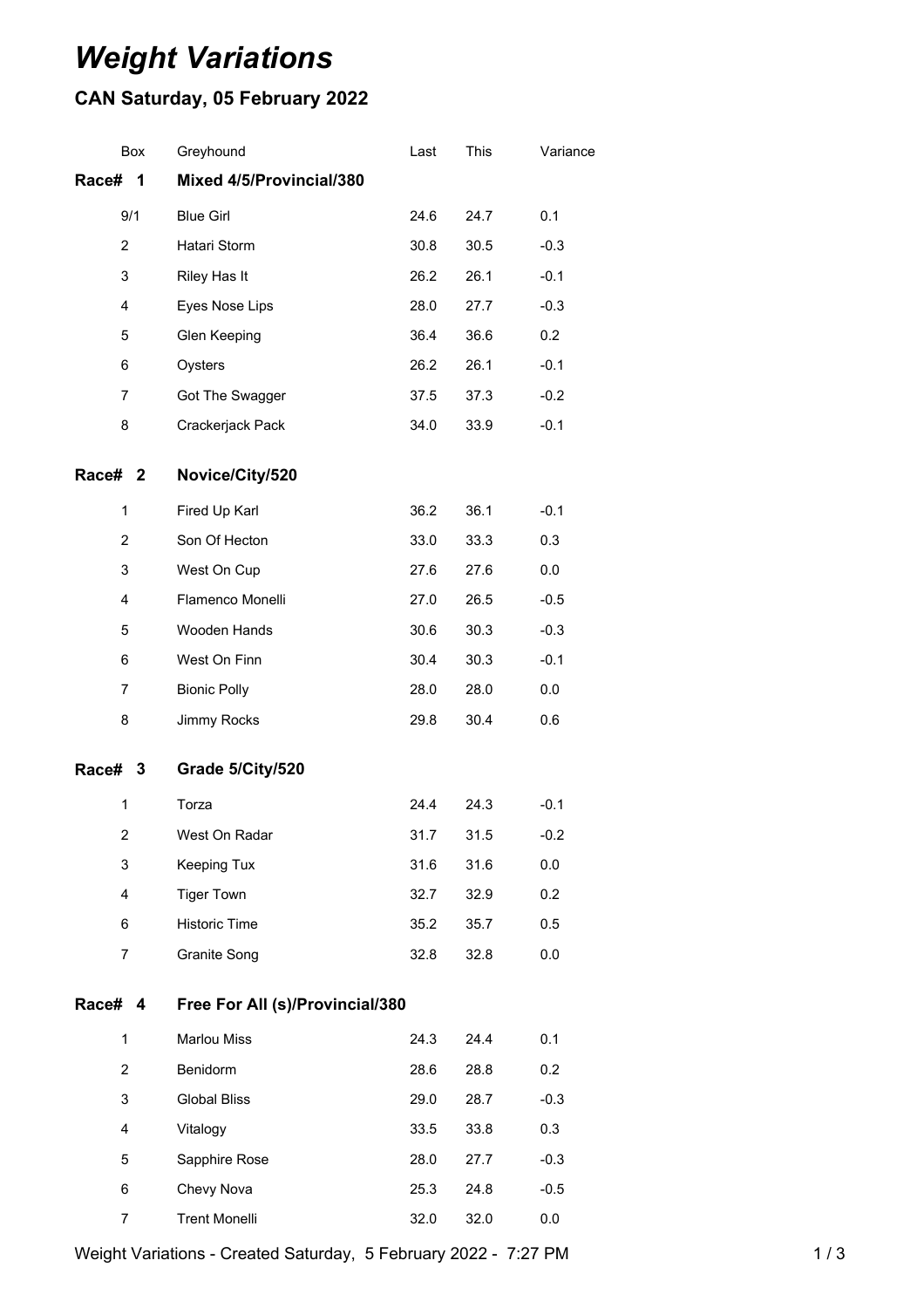## **CAN Saturday, 05 February 2022**

|         | <b>Box</b>     | Greyhound                                    | Last | This | Variance |  |  |  |
|---------|----------------|----------------------------------------------|------|------|----------|--|--|--|
| 8       |                | <b>Bones Mccoy</b>                           | 32.7 | 32.5 | $-0.2$   |  |  |  |
| Race# 5 |                | Sandi's Me Mum Memorial (L) (Final)/City/520 |      |      |          |  |  |  |
| 1       |                | Serong                                       | 31.6 | 31.3 | $-0.3$   |  |  |  |
|         | 9/2            | Minnie's Monelli                             | 27.6 | 27.8 | 0.2      |  |  |  |
| 3       |                | Mambo Monelli                                | 30.8 | 31.0 | 0.2      |  |  |  |
| 4       |                | Watch Me Sizzle                              | 28.6 | 28.8 | 0.2      |  |  |  |
| 5       |                | Poppa Monno                                  | 33.6 | 33.5 | $-0.1$   |  |  |  |
| 6       |                | Wise Thunder                                 | 30.0 | 29.7 | $-0.3$   |  |  |  |
| 7       |                | Sunset Piper                                 | 28.2 | 28.1 | $-0.1$   |  |  |  |
| 8       |                | Got The Sugar                                | 27.8 | 27.7 | $-0.1$   |  |  |  |
| Race#   | 6              | Grade 5/Provincial/380                       |      |      |          |  |  |  |
| 1       |                | Production                                   | 32.3 | 32.3 | 0.0      |  |  |  |
|         | $\overline{2}$ | <b>Bumper Blaster</b>                        | 36.6 | 36.8 | 0.2      |  |  |  |
| 3       |                | Forty One Flash                              | 27.7 | 27.6 | $-0.1$   |  |  |  |
| 4       |                | Record Me                                    | 31.5 | 31.7 | 0.2      |  |  |  |
| 5       |                | <b>Really Surprised</b>                      | 28.3 | 28.7 | 0.4      |  |  |  |
| 6       |                | Queen Of Boss                                | 29.4 | 29.6 | 0.2      |  |  |  |
|         | $\overline{7}$ | Pad Up Boone                                 | 30.6 | 30.3 | $-0.3$   |  |  |  |
| 8       |                | Zipping Jade                                 | 29.3 | 28.9 | $-0.4$   |  |  |  |
| Race#   | 7              | <b>Mixed 4/5/City/520</b>                    |      |      |          |  |  |  |
| 1       |                | Stargazer                                    | 32.6 | 33.3 | 0.7      |  |  |  |
|         | $\overline{2}$ | Yahoo Serious                                | 29.9 | 31.1 | 1.2      |  |  |  |
|         | 4              | Speed Missile                                | 27.2 | 27.4 | 0.2      |  |  |  |
| 5       |                | Overbite                                     | 29.5 | 29.6 | 0.1      |  |  |  |
| 7       |                | Speed Bandit                                 | 24.8 | 24.9 | 0.1      |  |  |  |
| 8       |                | One Night Only                               | 32.7 | 32.6 | $-0.1$   |  |  |  |
| Race#   | 8              | <b>Grade 5/Provincial/520</b>                |      |      |          |  |  |  |
| 1       |                | Larkin Monelli                               | 30.4 | 30.9 | 0.5      |  |  |  |
|         | $\overline{2}$ | Provider                                     | 33.4 | 33.5 | 0.1      |  |  |  |
| 3       |                | Volute                                       | 28.1 | 28.9 | 0.8      |  |  |  |
|         | 4              | <b>Rothwell Prince</b>                       | 34.6 | 33.3 | $-1.3$   |  |  |  |
| 6       |                | Corporal Kuna                                | 30.7 | 31.1 | 0.4      |  |  |  |
| 7       |                | Samba Monelli                                | 32.5 | 32.5 | 0.0      |  |  |  |
|         | 8              | Rippin' Tomahawk                             | 31.1 | 31.0 | $-0.1$   |  |  |  |